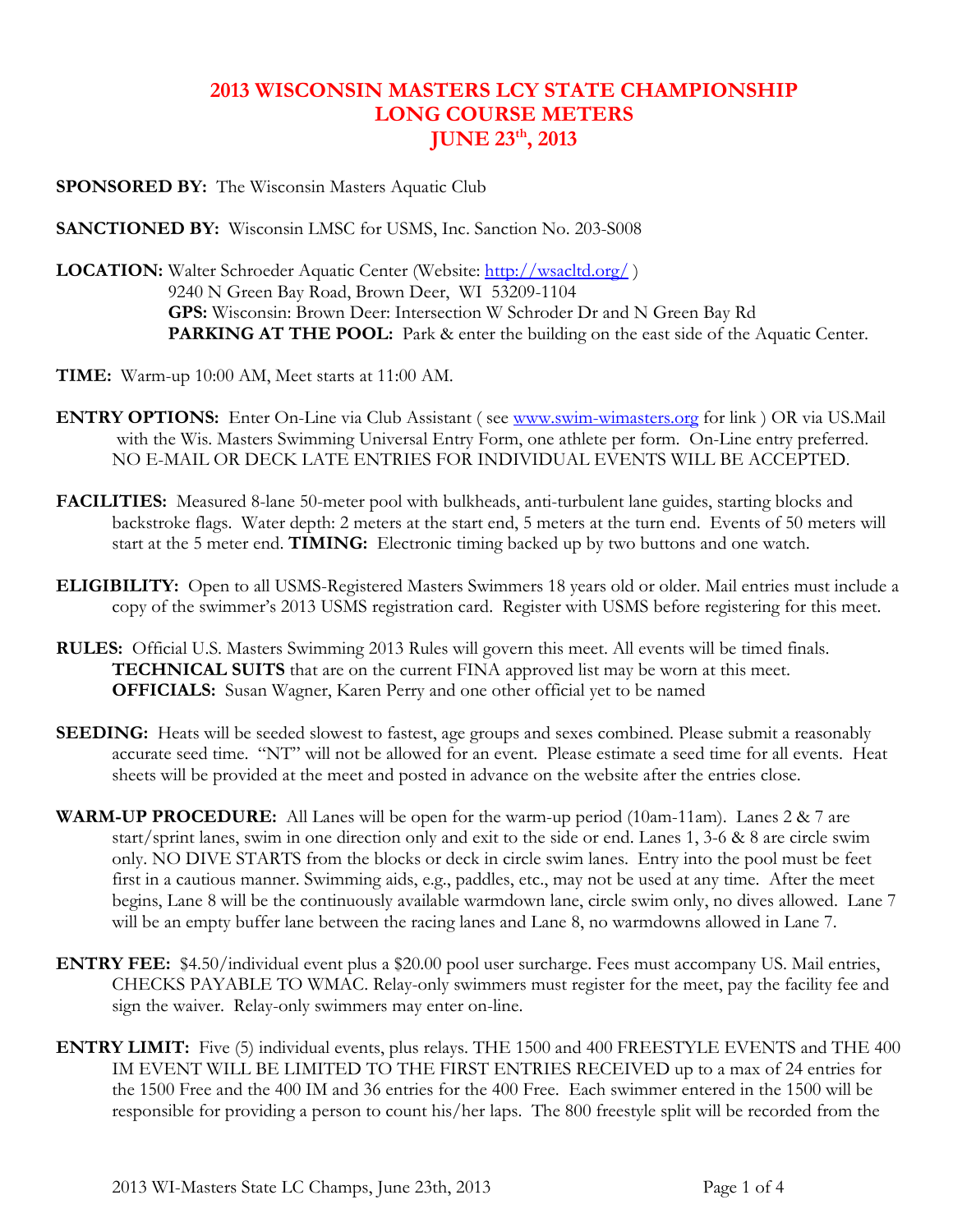electronic timing, if available. A swimmer may also put two additional watches of their own on the lane to insure that the 800 split is available if the electronic timing fails.

- **RELAYS:** Submit relays at the meet. Relay teams may be all men, all women or mixed (2 men & 2 women). Relay events may be combined at the discretion of the officials. Relay-only swimmers must register for the meet.
- ENTRY DEADLINE: Mail entries must be received by Saturday, June 15, 2013. On-line entries will be cut-off on Saturday, June 15th, 2013 at 11:00PM central time.

SEND ENTRIES TO: Jeanne Seidler – Meet Director N128W16779 Holy Hill Rd, Germantown, WI 53022-1533 (262) 894-0613 ... email: jseidler $2\omega$ wi.rr.com

### MEET CO-DIRECTOR: Eric Jernberg, email: jernberge@yahoo.com

LIABILITY RELEASE: The LIABILITY RELEASE on the paper entry must be signed as-is without alterations.

- **AWARDS:** INDIVIDUAL EVENTS: Medals 1st-8<sup>th</sup> place. RELAYS: Ribbons  $1^{st}$ -3rd place.
- CONCESSIONS: The Elsmore Swim Shop (http://www.elsmoreswim.com/ ) will be open. There will not be any USMS-identified merchandise available for purchase through the swim shop. Soft drink vending machines with Coca-Cola products will be available, but no food service will be available at the meet. Bring your own lunch and snacks.
- HOTELS: See WSAC website for hotels. The Holiday Inn Express/Candlewood Suites is closest to the WSAC.
- SUNDAY SOCIAL: Libby Montana's, 1 mile north on Hy 57 (N Green Bay Rd), left on Donges Bay Rd. Website (http://www.libby-montana.com/ )
- **MEET RESULTS:** Check the Wisconsin Masters Web site, www.swim-wimasters.org, and the USMS Event Rankings and Individual Results website about 24-48 hours after conclusion of the meet.

#### SCHEDULE OF EVENTS

| Sunday, June 23th, 2013                       | Five (5) events maximum                           |  |
|-----------------------------------------------|---------------------------------------------------|--|
| 1. $400m$ IM (24 entries max.)                | 14. 200m Freestyle Relay - All Male or All Female |  |
| 2. 100m Butterfly                             | 15. 200m Freestyle Relay - Mixed (2M, 2F)         |  |
| 3. 200m Backstroke                            | 16. 400m Freestyle (36 entries max.)              |  |
| 4. 50m Freestyle                              | 17. 200m Medley Relay - All Male or All Female    |  |
| 5. 800m Free Relay – All Male or All Female   | 18. 200m Medley Relay – Mixed (2M, 2F)            |  |
| 6. 800m Free Relay – Mixed $(2M, 2F)$         | 19. 100m Backstroke                               |  |
| 7. 100m Breaststroke                          | 20. 200m Freestyle                                |  |
| 8. 100m Freestyle                             | 50m Breaststroke<br>21.                           |  |
| 9. 400m Medley Relay – All Male or All Female | 22. 200m IM                                       |  |
| 10. 400m Medley Relay – Mixed (2M, 2F)        | 23. 400m Free Relay – All Male or All Female      |  |
| 50m Backstroke<br>11.                         | 24. $400m$ Free Relay – Mixed (2M, 2F)            |  |
| 12. 200m Butterfly                            | 50m Butterfly<br>25.                              |  |
| 13. 200m Breaststroke                         | ----- 10 minute break -----                       |  |
| ----- 10 minute break -----                   | 26. 1500m Freestyle (24 entries max.)             |  |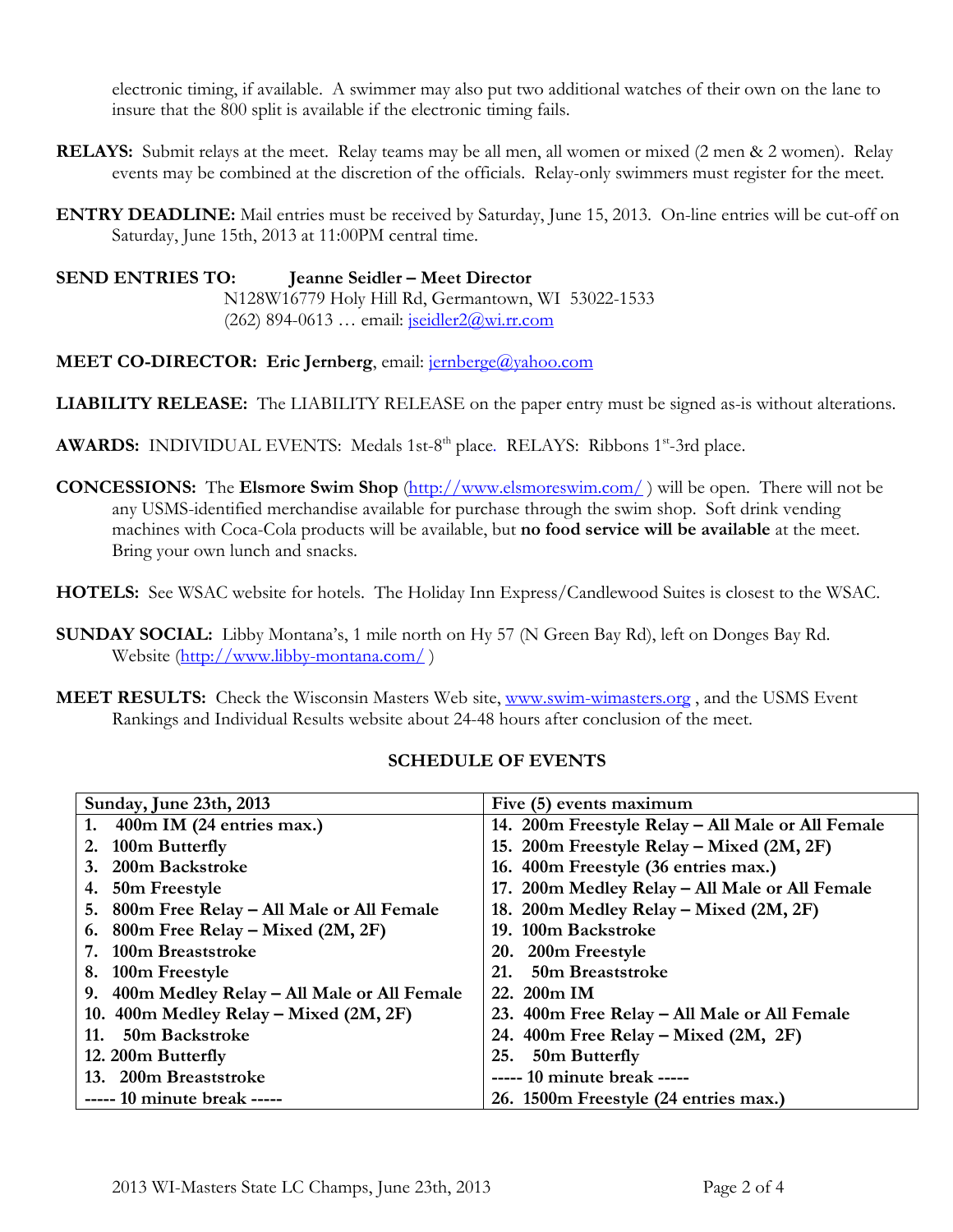# WISCONSIN MASTERS SWIMMING UNIVERSAL MEET ENTRY FORM

| Meet Date <u>June 23, 2013</u>                                                                                                                                                                                                                           |                                                                                                                                                                                                                                                   |  |
|----------------------------------------------------------------------------------------------------------------------------------------------------------------------------------------------------------------------------------------------------------|---------------------------------------------------------------------------------------------------------------------------------------------------------------------------------------------------------------------------------------------------|--|
| Meet Location Walter Schroeder Aquatic Center<br>If a copy of your current registration card is in the<br>box to the right you do not have to complete the<br>personal information below, except for the Phone,<br>E-Mail address and Emergency Contact. | Sec. 202.1.1 F (5) of the USMS rules requires<br>you to submit a copy of your current<br>registration card with each meet entry.<br>Please place your current membership card<br>here and make copies to be used when<br>entering swimming meets. |  |
| <b>MALE</b>                                                                                                                                                                                                                                              | Each meet may have different fees.                                                                                                                                                                                                                |  |
| FEMALE USMS NO _____________________                                                                                                                                                                                                                     | Please be guided by the specifics                                                                                                                                                                                                                 |  |
|                                                                                                                                                                                                                                                          | on the meet information page.                                                                                                                                                                                                                     |  |
| <b>EMERGENCY CONTACT Name and Phone:</b><br>USMS rules limit a swimmer to no more than five individual events per day.                                                                                                                                   |                                                                                                                                                                                                                                                   |  |
| <b>SEED TIME</b><br>EVT #<br><b>EVENTS</b>                                                                                                                                                                                                               | $EVT \neq$<br><b>SEED TIME</b><br><b>EVENTS</b>                                                                                                                                                                                                   |  |
| FEES PER MEET INFORMATION PAGE:                                                                                                                                                                                                                          |                                                                                                                                                                                                                                                   |  |
| ------ <i>-</i> -------------                                                                                                                                                                                                                            |                                                                                                                                                                                                                                                   |  |

#### LIABILITY RELEASE

I, the undersigned participant, intending to be legally bound, hereby certify that I am physically fit and have not been otherwise informed by a physician. I acknowledge that I am aware of all of the risks inherent in Masters Swimming (training and competition) including possible permanent disability or death, and agree to assume all of those risks. AS A CONDITION OF MY PARTICIPATION IN THE MASTERS SWIMMING PROGRAM OR ANY ACTIVITIES INCIDENT THERETO, I HEREBY WAIVE ANY AND ALL RIGHTS TO CLAIMS FOR LOSS OR DAMAGES, INCLUDING ALL CLAIMS FOR LOSS OR DAMAGES CAUSED BY THE NEGLIGENCE, ACTIVE OR PASSIVE, OF THE FOLLOWING: UNITED STATES MASTERS SWIMMING, INC., THE LOCAL MASTERS SWIMMING COMMITTEES, THE CLUBS, HOST FACILITIES, MEET SPONSORS, MEET COMMITTEES, OR ANY INDIVIDUALS OFFICIATING AT THE MEETS OR SUPERVISING SUCH ACTIVITIES. In addition, I agree to abide by and be governed by the rules of USMS. (rule book article 203.1)

| Signed | --- | UMEF<br>R3<br>, u /<br>the contract of the contract of the contract of the contract of the contract of<br>__ |
|--------|-----|--------------------------------------------------------------------------------------------------------------|
|--------|-----|--------------------------------------------------------------------------------------------------------------|